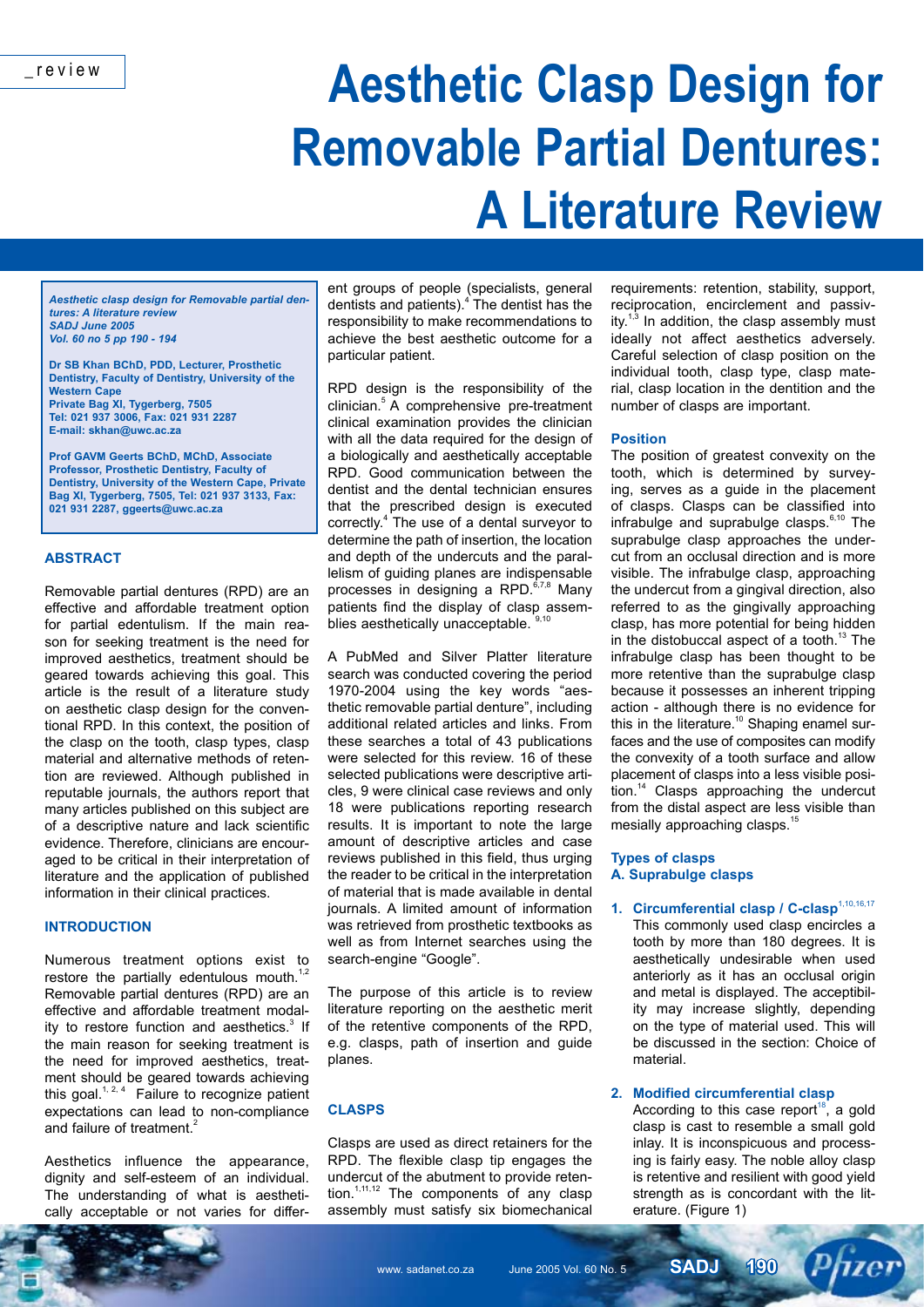

*Figure 1. A Modified Circumferential/ C-clasp on the canine. The clasp engages a 0.25mm - 0.50mm undercut. It emerges from the distal aspect.*



*Figure 3a. Equipoise Clasp: Occlusal view of the clasps placed on the 13 and the 24 as part of a Kennedy class IV RPD.*

### **3. Back-action clasp**

 Owen reported its use on upper premolars.<sup>19</sup> The clasp arm bends backwards at the buccal bulge of the tooth to reach the distal undercut, increasing its length and making it less obvious. Research compared load distribution on the abutment in distal extension RPDs. Of all clasp designs studied, the back-action clasps with mesial rests were reported to have excellent results with regards to mechanical behaviour.<sup>20</sup> Another studycompared three retentive mechanisms

in a unilateral RPD. The framework with the back-action clasp showed the greatest early load resistance dislodgment, and thus retention, among the three designs. $21$ (Figure 2)

#### **4. Equipoise clasp**

 Goodman developed and described the equipoise system, $22$  the action of which is based on the principles of the backaction clasp. The equipoise clasp was developed claiming to address all the requirements of a successful clasp as well as aesthetics and favorable load



*Figure 2. Schematic illustration of the Back-action clasp. The distal part of the back-action clasp bends back to reach the distobuccal undercut. (Drawing based on C.P. Owen's Fundamentals of RPD ).*

distribution to the abutment.<sup>23</sup> Clasp tips are placed in preparations in the enamel of the proximal surfaces of the abutment teeth. According to testimonials on the internet site of the Equipoise® Dental Institute, this clasp has successfully been in use for the last 35 years, but no scientific evidence proves this statement.<sup>24</sup> The only published case study describes an equipoise clasp next to a distal extension in combination with another aesthetic alternative, the intracoronal attachment bordering a toothsupported saddle of a maxillary RPD.<sup>23</sup> The author suggests either alternative when aesthetics is of primary concern.

#### **5. Modified equipoise clasp**

 The sound enamel preparations were deemed destructive and a modification of the equipoise clasp was proposed by De Kock and Thomas.<sup>25</sup> They showed it to be a practical and viable option for improved aesthetics and acceptable retention for Kennedy Class IV situations. (Figure 3a and 3b)

#### **6.** Hidden clasp<sup>26</sup>

 These clasps have been advocated for the Kennedy Class IV situations. The design achieves its aesthetic qualities by engaging the proximal undercuts often naturally present on teeth. Disadvantages would include that of (a) complex designs, (b) permanent deformation after repeated flexure, (c) abutment displacement as no reciprocation is provided, (d) rotation of the clasp if a restricted path of placement is not used with resultant loss of retention, (e) variable retention and, (f) difficulty in cleaning. (Figure 4)

#### **7. Flexible lingual clasp**

According to a clinical report by Pardo-Mindan and Ruiz-Villandiego, a lingual clasp is indicated when the buccal arm

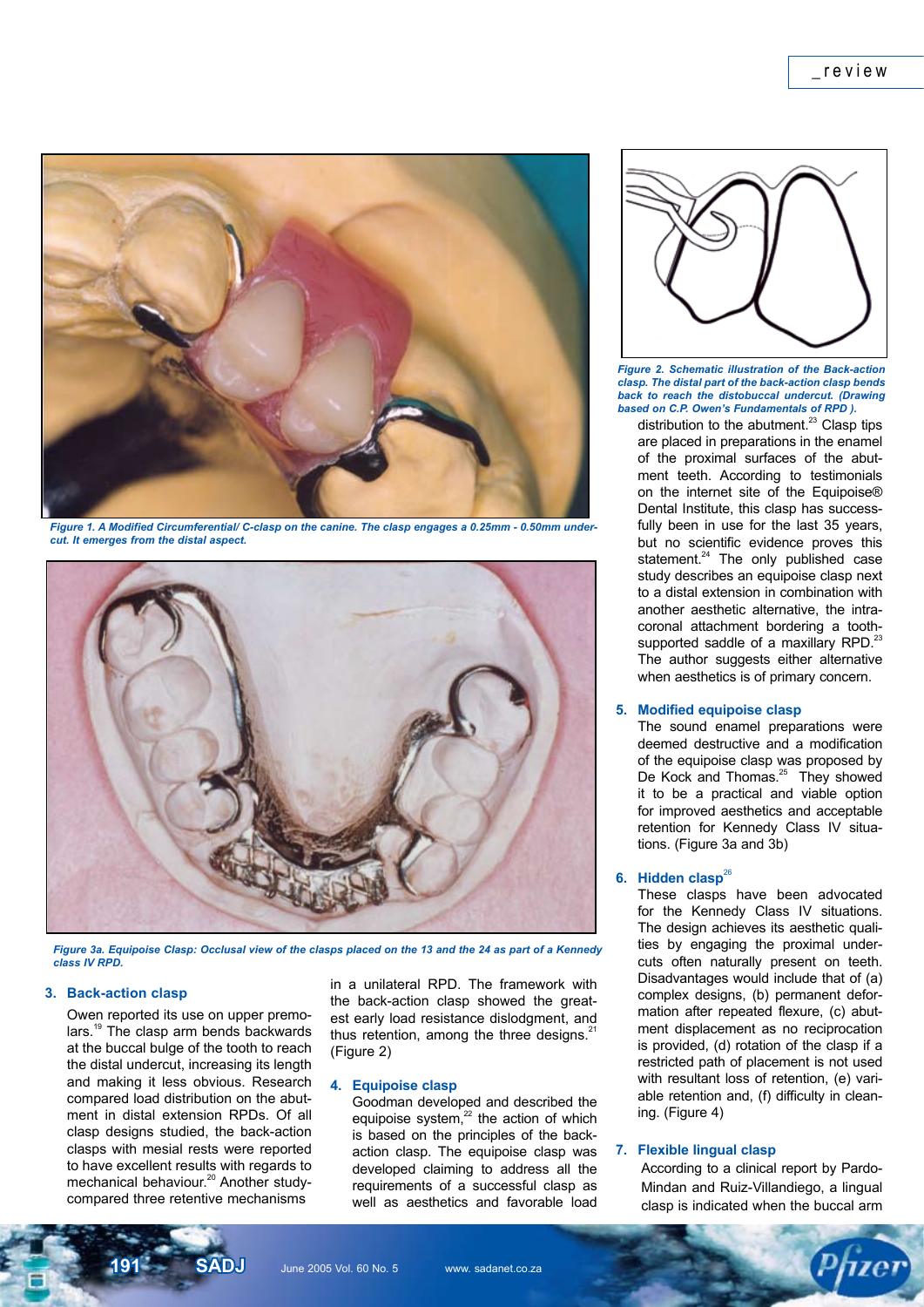

*Figure 3b. Labial view of a different RPD with an equipoise clasp on tooth 22, satisfying the aesthetics as the clasp assembly is inconspicuous.*







*Figure 6. Palatal/ Lingual I Bar. Schematic illustration of the clasp with an unobtrusive occluso-buccal extension. a = mesial rest, b = palatal/ lingual I-bar, c = proximal plate extending onto buccal surface for reciprocation.*



*Figure 4. "Saddle-Lock Hidden Clasp" (Photograph courtesy of Distinctive Dental Studio Ltd, Illinois, USA). r = retainer that emerges from denture base to engage the undercut on the proximal tooth surfaces; b = bracing arm; p = proximal minor connector with relief space to allow flexure of the retainer.* 

is not to be seen. $27$  In this case a rigid clasp with increased flexibility and limited length emerges from a mesial minor connector or proximal plate. With this clasp, however, the abutment needs to be crowned. The rest seats are prepared within the crown. Disadvantages include that of cost (due to crowns) and the fact that its use is limited to the mandible only. (Figure 5)

#### **8. Ball-clasp**

 This clasp engages the undercut in the embrasure between two teeth, which is useful when teeth have short clinical crowns or if no natural buccal undercut is present. The clasp also acts as a rest because it passes over the occlusal embrasure. It has very little flexibility and both teeth need to be reciprocated.<sup>19</sup> The clasp may provide adequate retention although no evidence has been reported in the literature.

#### **B. Infrabulge clasps**

## **1. Bar-clasp**1, 6, 10, 28, 29

 An example would be the I-bar as part of the RPI-system for the distal extension RPD. Less metal is displayed than with an occlusally-approaching clasp. The approach arm must not be visible as it crosses the gingiva. It is not recommended in a patient with a high smile-line and for patients with a prominent canine eminence. Hansen and Iverson describe a modification of the conventional I-bar to be used on the canine. A distofacial ridge is created on the canine (a) by acid-etching and adding composite or (b) within the design of an indirect ceramic restoration. This ridge provides the required retention as well as resistance against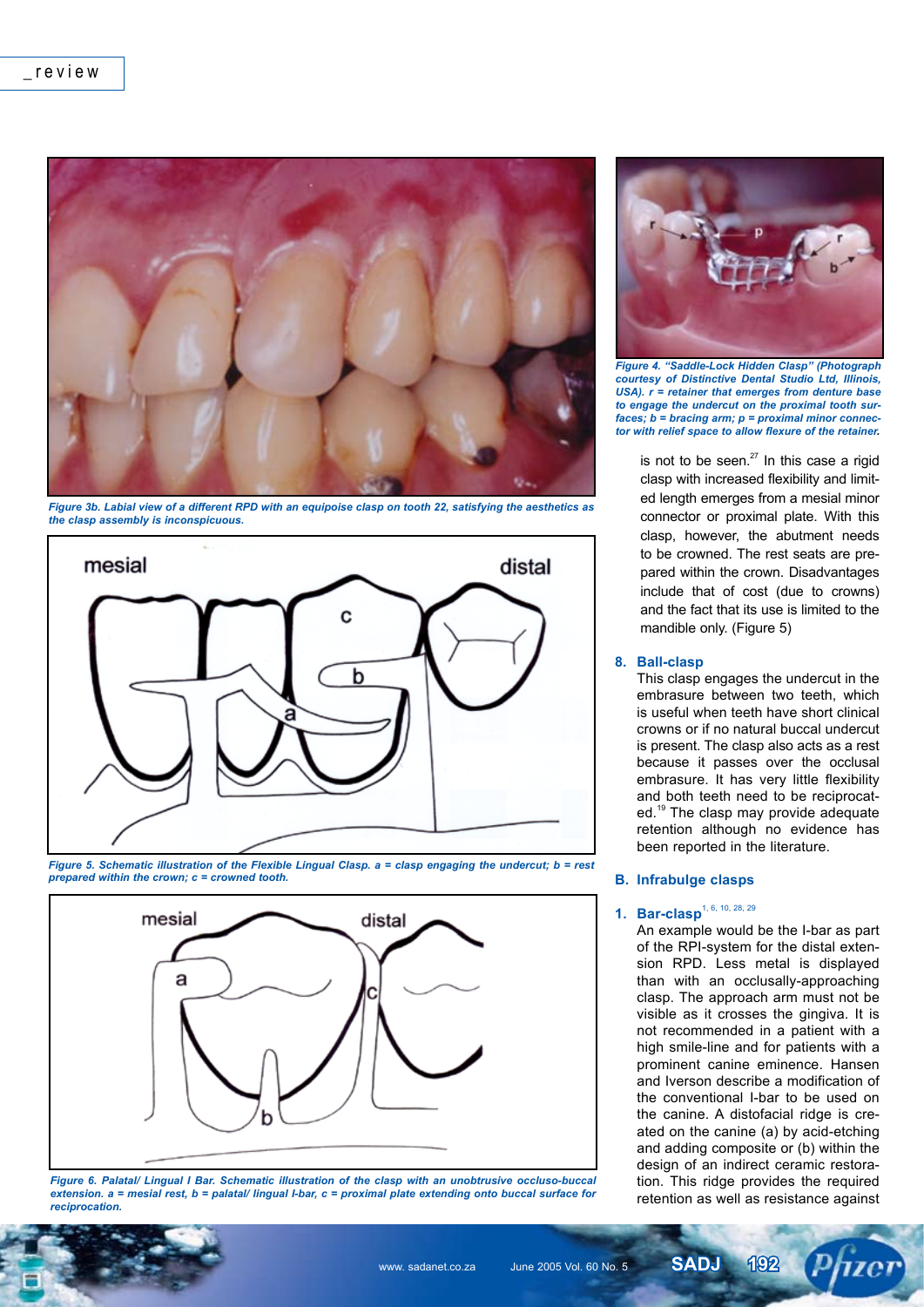

*Figure 7. Schematic illustration of the RLS-System: the acronym for Rest; L-bar; Stabilizer clasp assembly. a = mesio-occlusal Rest; b = distolingual L- bar direct retainer ; c = distobuccal Stabilizer.*



*Figure 8. An illustration of the Twin-Flex technique. A 19 gauge wrought wire is positioned in the mesial undercut of the canines adjacent to the edentulous space which should then be secured in place with wax. Additional wax is also placed along the length of wire beneath its height of contour, which will facilitate placement of the wire in the cast channel in the major connector that will house the Twin-Flex clasp.*

distal displacement using a less conspicuous I-bar.<sup>30</sup>

#### **2. Palatal I-bar**

 According to research by Highton *et al* on the retentive capabilities of labially and palatally placed I-bars, the latter achieves better retentive and aesthetic results than the former. $31$  It is usually shorter due to spatial confines and as a result is more rigid, offering more resistance to displacement. (Figure 6)

#### 3. RLS-system<sup>32</sup>

 This is the acronym for mesio-occlusal rest, distolingual bar and distobuccal

stabilizer. It has been advocated for distal extension RPDs when the RPI system cannot be used due to lack of a buccal undercut, or when aesthetics would be severely compromised. The authors claim success in fulfilling the aesthetic requirements of a large number of patients over the past few years, but fail to follow-up with scientific evidence. (Figure 7)

#### **4. Twin-flex clasp or spring-clasp**<sup>33</sup>

 This is a flexible clasp utilizing mesialdistal retention. The one article describing the manufacturing of the clasp reports that it is adjustable and can be used with the normal conventional path of insertion, with resultant improved aesthetics. It consists of a wire clasp soldered into a channel that is cast in the major connector. Disadvantages include irreparability once fractured, the major connector being very thick over the wire, increased cost due to extra laboratory procedures, and toxicity because of galvanic corrosion. No scientific evidence on any of the clasp's properties could be found. (Figure 8)

#### **5. Twin-flex improved clasp**<sup>34</sup>

 The authors claim that as this clasp is not soldered onto the framework, toxicity associated with galvanic corrosion is eliminated. They further claim that the major connector is not so thick, clasps are easily adjustable and replaceable and it can be used on all RPD designs.

#### **Clasp material**

Cast chromium clasps cover large areas of the tooth and as a result a large area of metal is displayed.<sup>1, 35</sup> Due to their relative rigidity, a well-defined limited-sized undercut should be employed. Wrought wire clasps may be aesthetically more acceptable than cast chromium clasps due to different light reflection from the round surface.<sup>1</sup> They have greater tensile strength than cast clasps. $1,35,36$  Due to their flexibility they can engage larger undercuts and may therefore be less visible - but gauge size is the determining factor.<sup>37</sup>

Gold-alloy clasps were thought to have good flexibility and resiliency and are aesthetically more pleasing, but are expensive.<sup>1, 35, 38</sup> Their flexibility is a factor of the gauge number, although not the only deciding factor, with different alloys displaying different flexibility for the same gauge number. In the case of platinum-gold-palladium clasps, maximum stress decreased with larger gauge numbers. $37,39$ 

Technopolymer clasps were developed for addressing the aesthetic concerns of  $RPDs.$ <sup>13, 40, 41</sup> They are manufactured from thermoplastic acetal resin (polyoxymethalene) material with a highly crystalline structure which ensures greater flexibility, high transverse strength and radiolucency. Aesthetic acceptability constitutes its major advantage as several tooth shades are available for use anteriorly, but long-term studies still need to be conducted. (Figure 9) Disadvantages include: bulkiness, lack of adjustability, need for special equip-